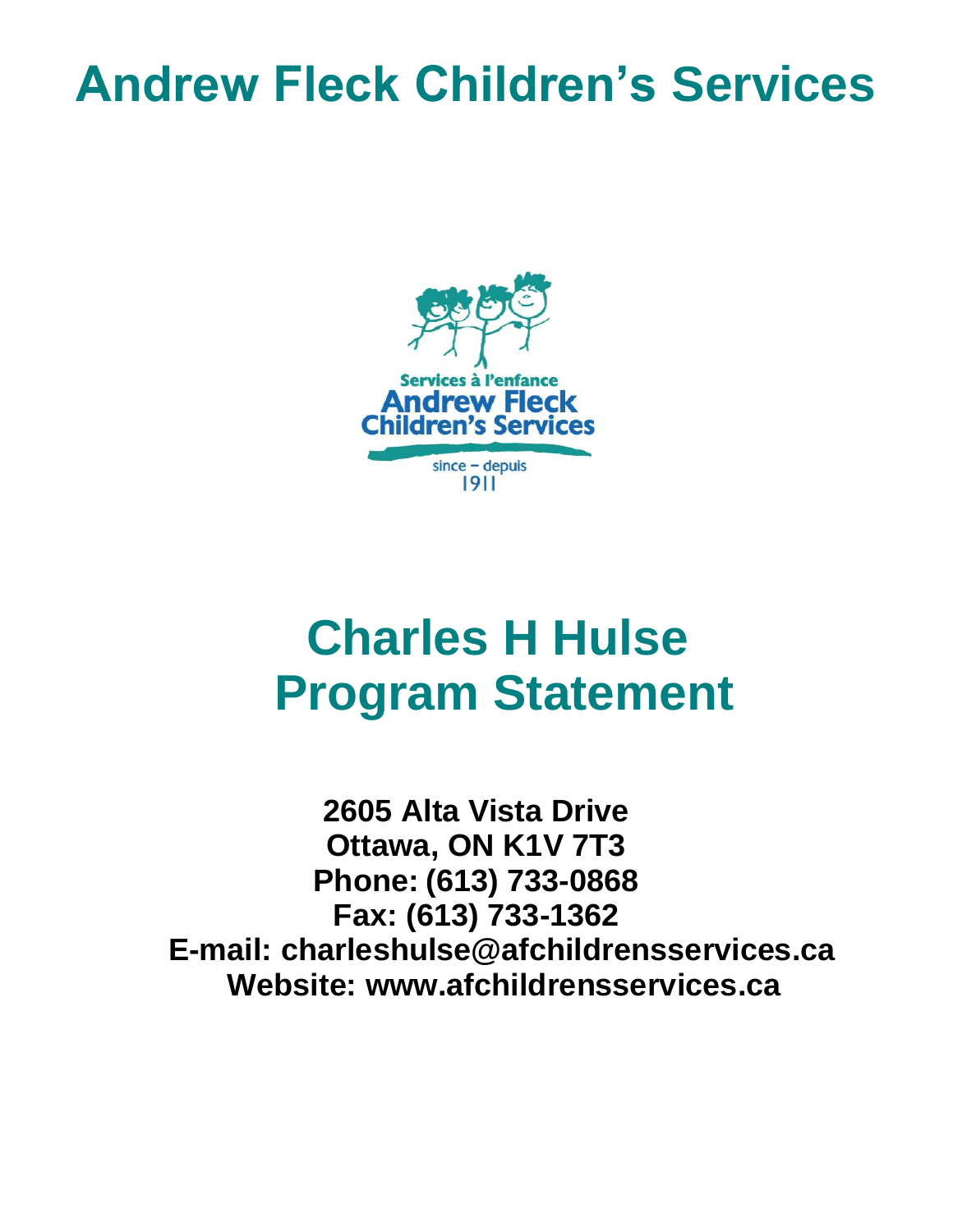This statement sets forth our Program Goals and Approaches to plan for and create positive learning environments and experiences that support the learning and development of the children attending our program. We are confident in the quality of our programs and our ability to ensure high quality experiences that lead to positive outcomes in relation to your children's learning, development, health and well-being. Our program is structured to be responsive to each individual child's development. We view each child as being competent, curious and capable of complex thinking. We provide a supportive environment that encourages positive social interactions and an understanding of each child's uniqueness

Our program promotes inquiry-based learning by reflecting on the interests and ideas of the children as well as the Educators. Our Early Childhood Educators plan the environment to guide the children's learning, enhance their knowledge and meet their individual developmental needs, ensuring that children and families have a sense of:

- Belonging
- Well-being
- Engagement
- Expression

These are the four Foundations identified in 'How Does Learning Happen?' Ontario's Pedagogy for the Early Years. For more information regarding '*How Does Learning Happen*?' please see the following website. <http://www.edu.gov.on.ca/childcare/pedagogy.html>

### **1. To promote the health, safety, and well-being of the children.**

All employees are responsible for maintaining the expectations of the *Child Care Early Years Act* and the City of Ottawa Public Health requirements as well the standards of Andrew Fleck Children's Services and the College of Early Child Educators to ensure the safety and well-being of each child. Staff will ensure on-going daily communication with our families, to share any concerns about the child's health and well-being including any sleep, diet, toileting, illness, or other changes in routine at home that may impact on the child's well-being.

Understanding that children's present and future well-being is influenced by their ability to self-regulate, our programs focus on supporting children's development of self-regulation capacities. We arrange our environments to reduce the factors that may be causing stress for children and encourage children to engage in activities that enhance calmness and involve an element of manageable risk (appropriate for children's varied capabilities).

We emphasize exploration and play that engages the body, mind and senses by being active and engaged participants in the child's explorations and learning. We have established strong partnerships with various stakeholders to better support the mental health and well-being of families and children.

## **2. To promote responsibility for self and others by encouraging the children to interact and communicate in a positive manner and support their ability to self-regulate and support positive and responsive interactions among the children, parents and staff.**

The emotional and physical well-being of children in our care is a priority of Andrew Fleck Children's Services. Developing relationships of mutual respect and trust that are positive, responsive, and nurturing is of paramount importance.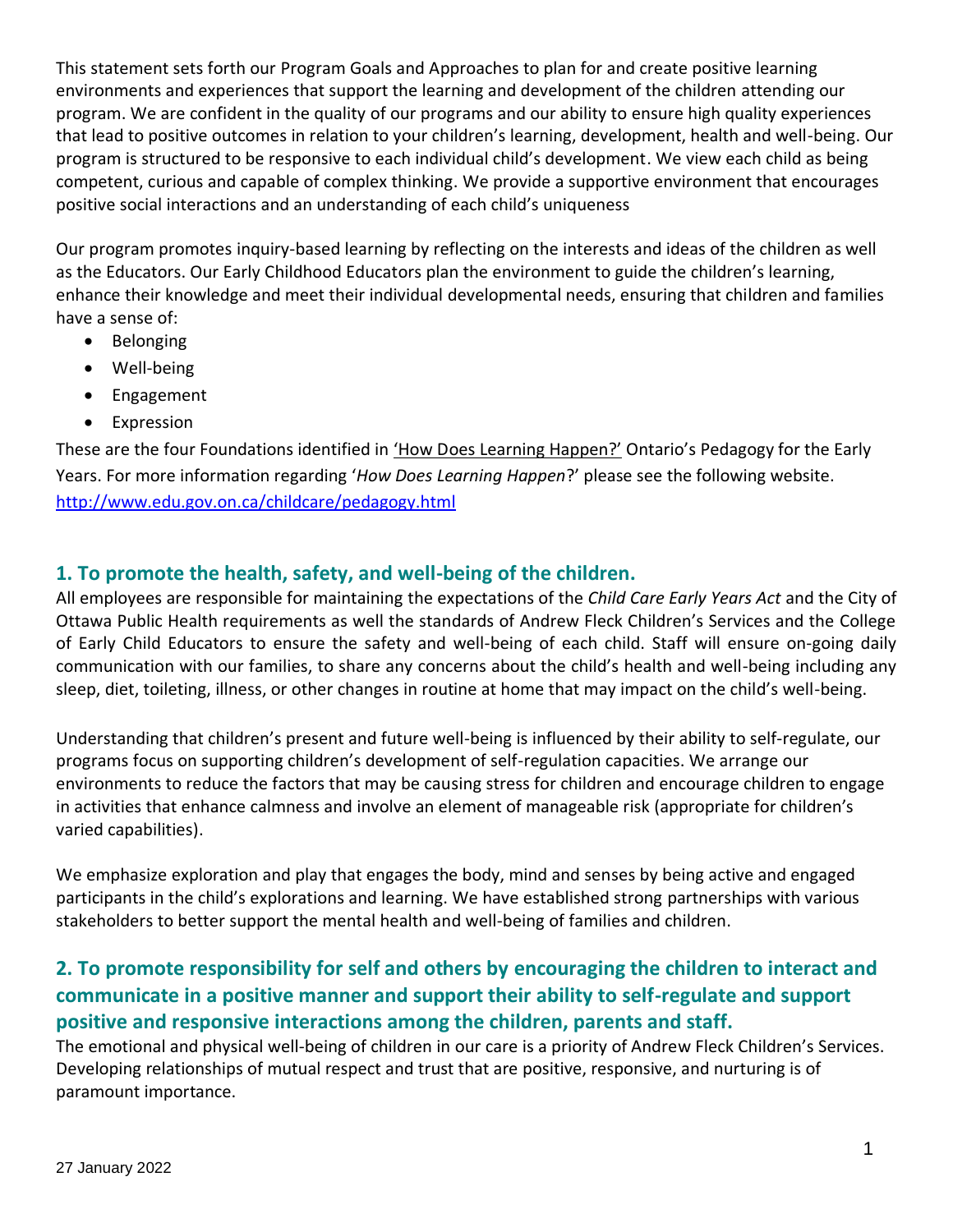Understanding that not all communication is verbal, we support the children to communicate in different forms and create and maintain a language rich environment by providing opportunities for children to explore literacy, music and other symbolic languages to support self-expression.

Educators get down to the child's level, use active listening skills and recognize the child's attempt to communicate, valuing their input. We identify what the child is feeling and let them know that they are being heard and assist with expression by labelling emotions and/or expressions. Educators refrain from using 'directive' language, and instead consciously use joint dialogue.

The use of visuals within our programs assists the children in understanding the routines and expectations of the program. When needed we will include the use of PECS (Picture Exchange Communication System)

Only forms of positive behaviour guidance with emphasis on discussion; encouragement and positive reinforcement are used by all staff. The intention must always be, in partnership with parents to assist children in being successful in all interactions. We support our children in developing skills for self-regulation, self-confidence and ultimately, self-discipline and sensitivity in their interactions with others.

Educators respond empathically to all children and try to identify and decrease the stressors that a child may be feeling. We use a collaborative approach with the children to identify the children's emotions and solve problems providing supportive options to solve a problem. The desired behaviour will be stated clearly and positively, and open communication will be encouraged and supported.

If a child continues to experience difficulty, the Educators may redirect him/her to another area to play, if the child is still requiring support, he/she may be encouraged to use the calm down area with staff support to regain self-control. Our calm down area is an area, where children may go to have a quiet moment to read a book, use self-regulating equipment such as squeeze balls or noise reduction head phones or any other items that support the child's ability to self-regulate.

All staff work within the Standards of Practice and Code of Ethics as put forth by the College of ECE and the AFCS 'Statements of Practice and Guiding Principles.' Staff "interact with colleagues and other professionals in ways that demonstrate respect, trust and integrity. Through their conduct, Early Childhood Educators strive to enhance the status of the profession in their workplaces and in the wider community."

## **3. To create environments that foster the children's exploration, play and inquiry and plan for positive learning environments and experiences in which each child's learning and development is supported ensuring that both child-initiated and adult-supported experiences are available.**

When designing our environments: educators are co-planners with the children, supporting decision making and inquiry base learning, curiosity and risk taking. Educators are actively engaged in the play with children and provide opportunities for the children to ask questions, solve problems, test and revise and communicate their theories.

We are purposefully curious rather than acting as the expert and focus on what the child is 'doing' rather than the object they are using, to determine what it is they are trying to understand and what they are investigating. We use thought provoking questions; how, why questions, to explore cause & affect with children. We support and encourage children's choice and follow their lead/interest and value their voice. We support the children's inquiries by providing enough materials so that there is a sufficient amount for all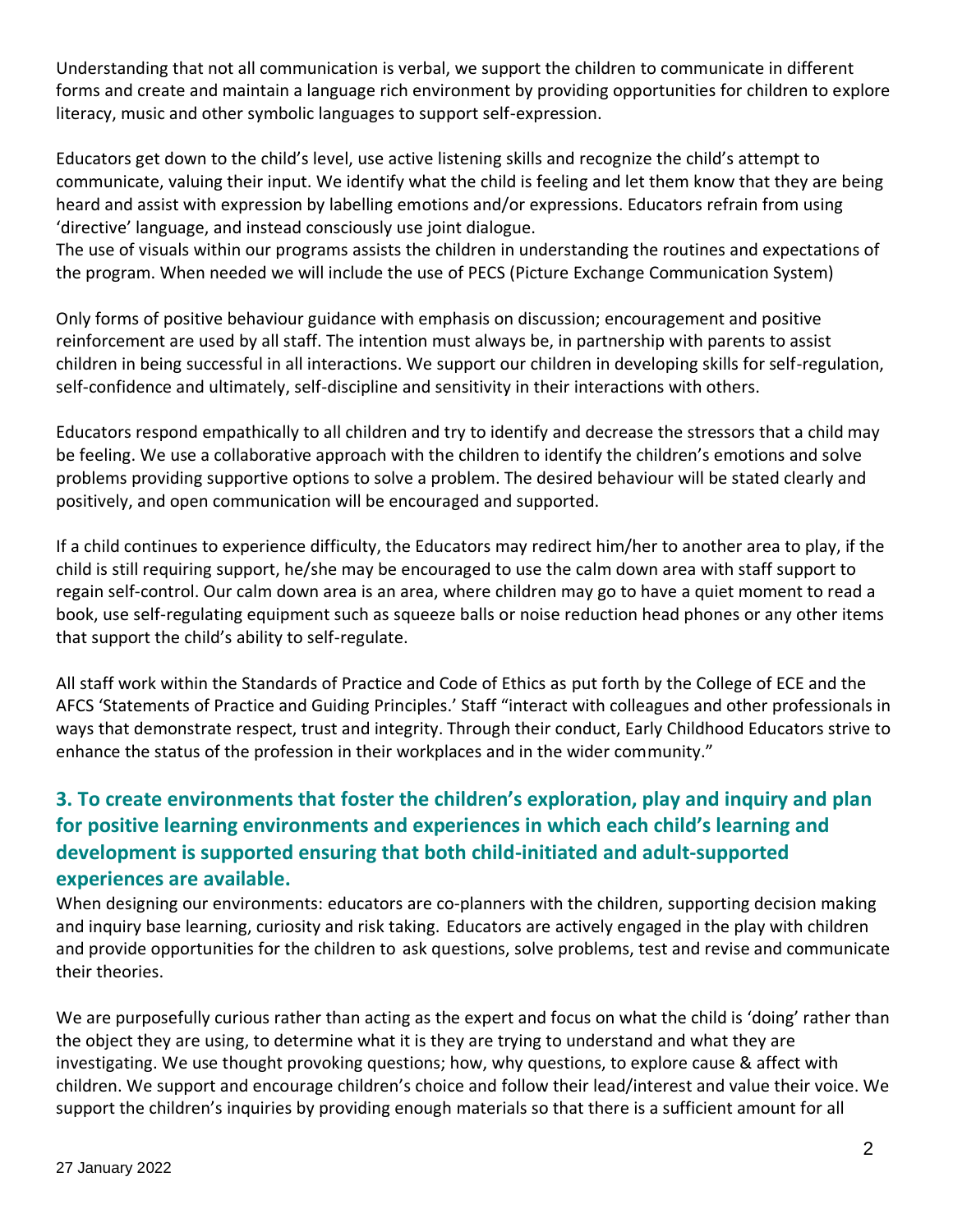children and the materials are able to be rotated and are easily accessible, which the children can move freely from one play area to another. Materials are open ended 'loose parts' and support the children's investigation and support the learning and development of each child.

Educators and children work together to expand on investigations. We complete and post Pedagogical Documentation: pictures, written observations identifying the ongoing learning that is occurring, using videos, audio recordings etc. and share these with the children and families.

We have developed daily schedules that have a minimum of transitions and interruptions and our schedules allow for long periods of uninterrupted play. We understand that the Environment is the 'third teacher' and we develop environments for children to thrive in; that invite them to investigate, imagine, think, create, solve problems, and make meaning from their experiences and support children's growing autonomy and independence.

At different times throughout the year there may be interests /inquiries that are occurring when a child may want to share their own items from home. We encourage the sharing of these items based upon the inquiry taking place. We support items being brought into the Centre as long as they are supporting the learning and inquiry that is occurring; however please be note that we cannot be held responsible for lost or damaged items and items must be restricted to non-violent, cooperative type toys. War toys, weapons, etc. are strictly prohibited.

## **4. To offer flexible, responsive programming which incorporates indoor and outdoor play, as well as active play, rest and quiet time, into the day, and give consideration to the individual needs of the children receiving child care.**

Respecting that each child will have their own unique skills and attributes, our Early Childhood Educators nurture and foster the growth of maturity and independence by providing opportunities for each child to contribute to his/her learning and an appreciation of and respect for our natural environment. We are committed to establishing natural outdoor play spaces that support the development of sensory, motor and cognitive skills in all children and are active outdoor participants with the children in exploring the environment.

We encourage the children to explore and take risks, ensuring that we are assessing all risks, by group discussions. As described in '*How Does Learning Happen*? 'research suggests that allowing children to actively explore and investigate what they are naturally curious about, to test their limits, take manageable risks appropriate for their age and abilities, and engage in creative problem-solving is critical for children's physical and mental health and well-being.'

As per the *Child Care and Early Years Act* children who are in care for 6 hours or longer must have at least 2 hours (AM & PM) of outdoor play daily weather permitting. As an agency, we support the following Position Statement on active outdoor play [https://www.haloresearch.ca/outdoorplay/.](https://www.haloresearch.ca/outdoorplay/)

We strive to provide as many opportunities as possible for children to experience nature and the outdoors in order to enhance their sense of wonder and joy in the world around them.

We consider the humidex, wind chill temperatures, UV Index and the Air quality when planning for outdoor play and follow all Ottawa Public Health or Environment Canada weather advisories or recommendations.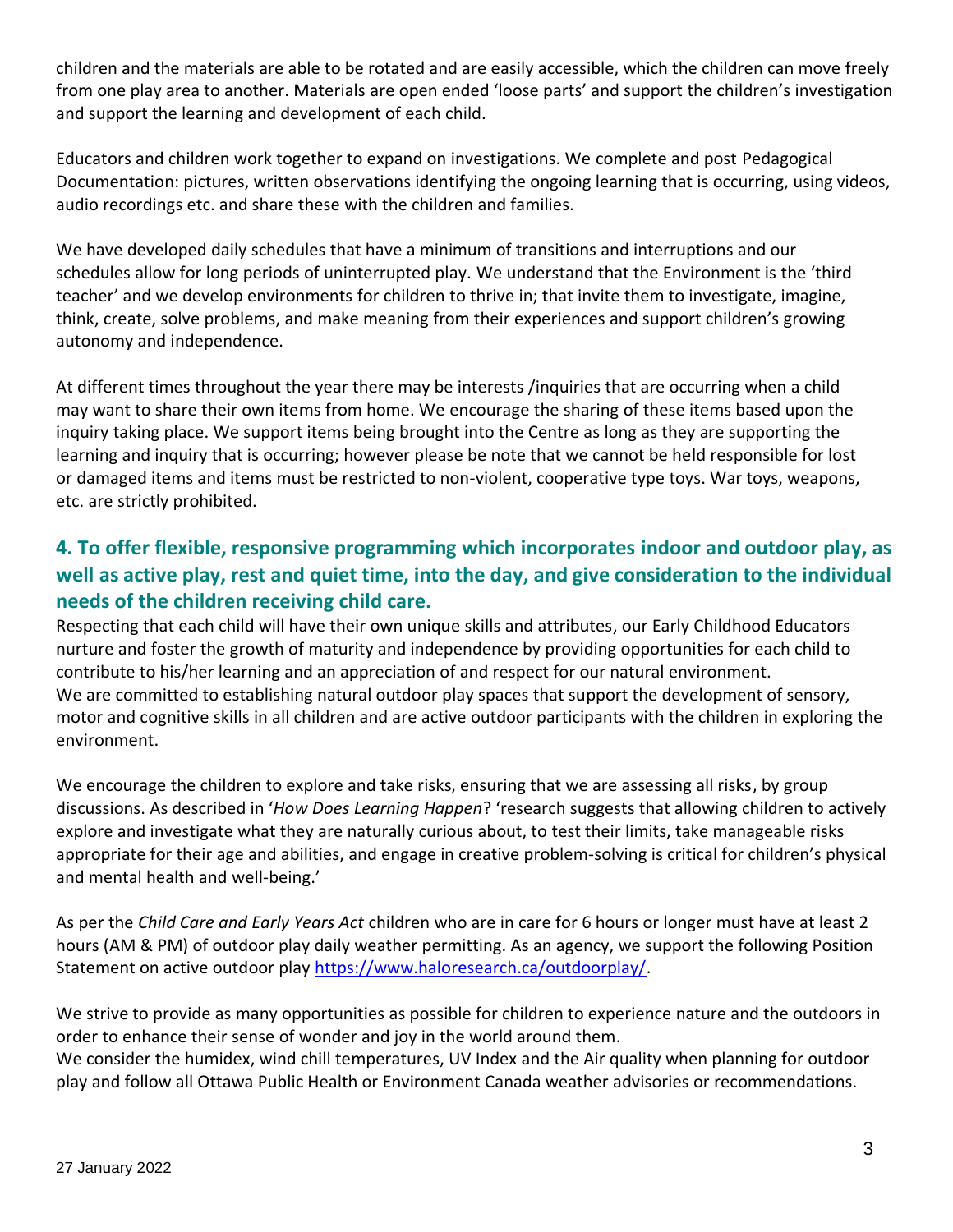Quiet rest time is important for children's health and ability to develop self-regulation skills. For children who are in care for more than 6 hours per day, a 1-hour rest period is required. The children may sleep up to 2 hours if needed. Children can bring in a blanket and a cuddly toy from home for this period. Understanding that some of the children do not require an actual 'nap' we encourage 'quiet time' where children can rest quietly on their cots and be provided with books or other quiet activities. There is an early waker's program for the children.

To ensure the safety of the children, ratios are maintained at all times during outdoor play and during the day, other than at sleep time for 1 hour and up to 2 hours during periods of arrival and departure of children. During these hours we are allowed to use 2/3 ratios.

### **5. To build supportive partnerships with children and families; fostering the engagement of ongoing communication with parents about the program and their children.**

Families play an integral part in their child's learning and one of the guiding principles at Andrew Fleck Children's Services –Charles Hulse is engaging families as partners in their child's early learning. Our program has an open-door approach for parents, and they are welcome to visit at any time during program hours.

We provide an orientation period for all new children and families. This will ensure a positive and engaged integration period for children and families and support our families to gain a better understanding of the program. The first couple of days should only be half days for your child so that they may have a slow integration. It is recommended that the parent stay with their child on the first two days. It is also a time for you to meet with your child's primary Educator to review your child and family history. Each child will adapt at their own speed and some children may need their parents staying for a little while each day to offer encouragement and security. Please plan on spending a few minutes in the morning to settle your child before leaving for the day. Always check in with a staff member in the morning and remember to say goodbye to your child and reassure them that you will be back.

During your child's integration period, Educators will provide regular verbal updates regarding your child. Please feel free to discuss any concerns you may have with a staff member at any time. We value that parents are their child's primary caregiver and we are committed to a mutually respectful relationship with all families and welcome your questions at any time. Please do not hesitate to approach us to schedule a mutually convenient time to discuss your questions or concerns.

To easily record and document your child's learning, and to provide you with the opportunity to experience and engage more in your child's day, we utilize an online tool called StoryPark.

Storypark provides an overview of the children's learning that invites families to enjoy in the events of the day and encourages interactions and engages them in their child's learning. All parents will sign an agreement of understand for the use of Storypark. To learn more, you can go to [www.storypark.com](http://www.storypark.com/) We urge parents to keep informed of Centre activities and news by reading the Centre newsletters as well as notices posted on our parent bulletin boards and the Storypark Community page.

Throughout the year the program invites families to social gathering. These events provide an opportunity to network and communicate with other families and staff.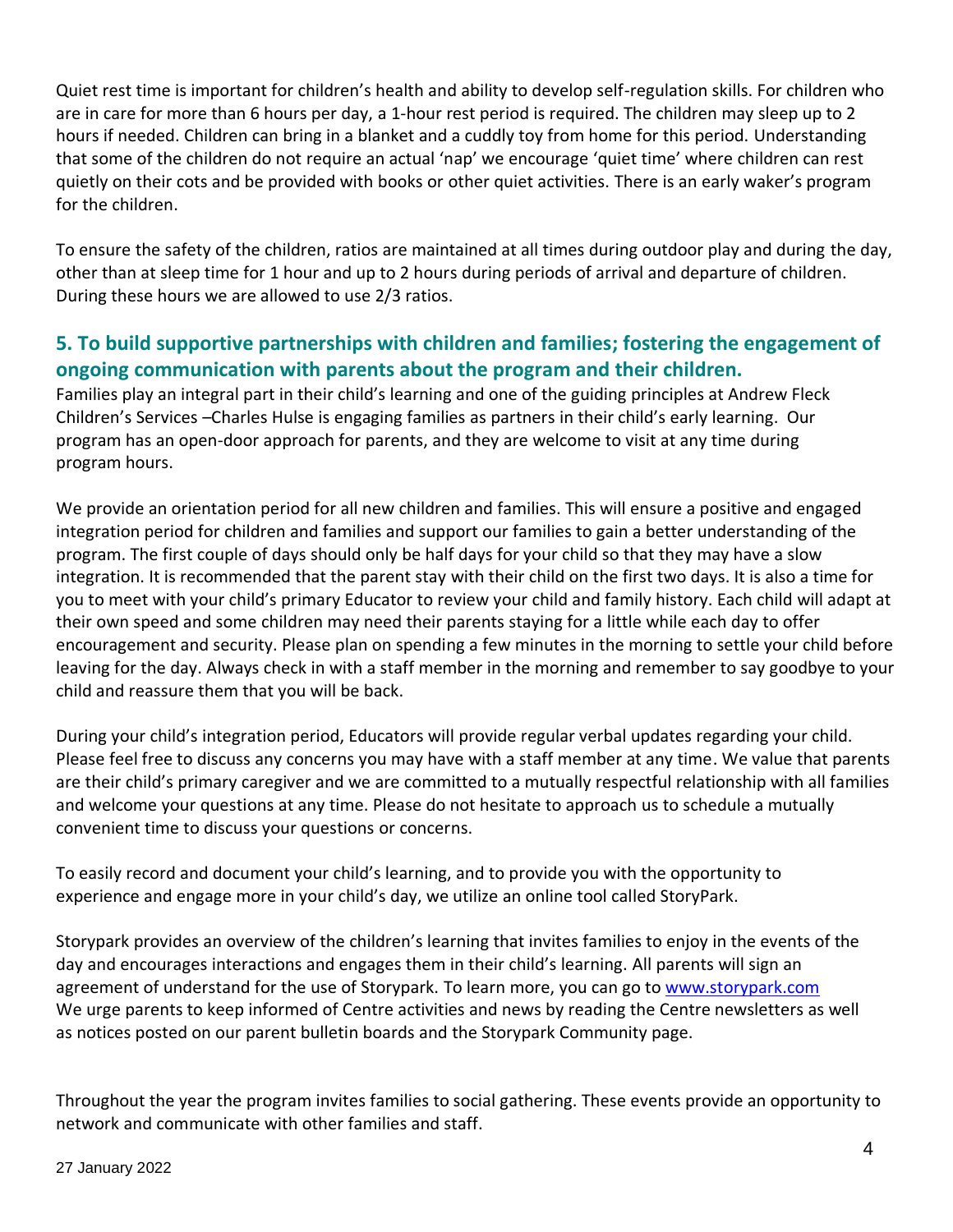### **6. To involve local community partners and allow those partners to support the children, their families and staff.**

Encouraging and developing community partnerships strengthens our abilities to meet the needs of all of our children and families. Our Program supports any needed collaboration with community partners for the benefit of all children.

Our children with special needs are supported through Children's Integrations Support Services. The Resource Consultant provides consultative support on an ongoing basis to our programs by suggesting strategies for adapting activities and providing training to ensure a positive inclusion experience for everyone. Using a team approach, the Resource Consultant facilitates the development of a functional Team Service Plan to implement the child's individual plan to meets the expectations as set forth by the Program.

We have an ongoing partnership with the local library where the children join the weekly story-time program. We continue to build community knowledge by actively participating in community walks and visiting local business such as the dentist, veterinarian, pet store and grocery store. Community walks are an important component as they provide the children with the opportunity to engage with their community; to build relationships and an understanding to those around them. This provides the children with a sense of belonging. Our preschool programs use a 'walking lead' which has handles that the children hold onto to. To ensure safety there are always 2 or more staff off site with the children at all times and ratios are always maintained.

We have an ongoing partnership with Ridgemont High School. We have and continue to participate in their cooperative education program supporting high school students complete their secondary education. As part of a new initiative we will collaborate with the Ridgemont High School and access their community garden. The children begin preparing and planning in the spring and continue the project into the fall. This project provides the children with a wonderful opportunity to learn many skills.

We support our families to connect with community resources such as the free dental services, Ottawa Children's Treatment Centre, the Christmas Exchange, and others as needed and post information on our parent bulletin boards for easy access.

#### **7. To support continuous professional learning.**

Our Early Childhood Educators value lifelong learning and commit themselves to engaging in continuous professional learning to enhance their practice. The Group Care Staff meet, at a minimum, bi-annually for professional learning opportunities and each program team meets on a weekly basis to review how their program implementation is meeting the children's needs.

The staff continually take advantage of workshops, courses and other opportunities in order to upgrade their skills and develop new areas of expertise. Internal Module Trainings have been developed to support staff in their professional development and to meet their personal Continuous Professional Learning Plan as required by the College of ECE's. Our staff is very committed to the welfare and development of children, and is always available for consultation, information, and resources.

As per the regulations set forth in the *Child Care and Early Years Act*, we must document and review our strategies, to ensure that we are meeting the needs of the children and families within our care. To meet this requirement, we will: